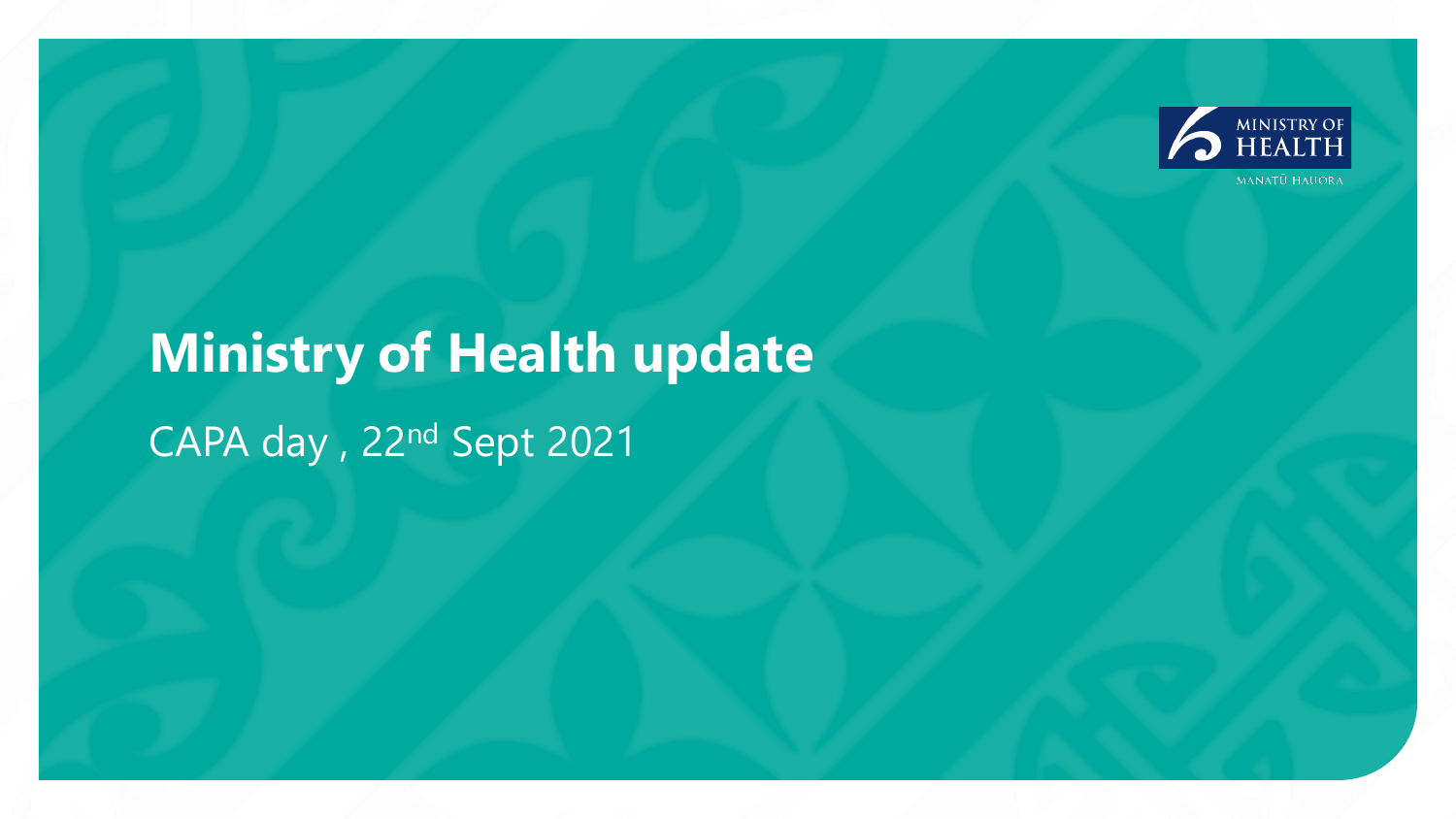

## **Choice and Partnership Approach; why do we support it…**

### **Partnerships with young people and their whānau**

*Quality of the collaborative relationship shown over and over to be one of the key success factors in treatment of MH and substance related harm issues.* 

*Do with rather than to …*

### *He Ara Oranga 2018*

*"What families want is guidance on how to deal with situations, how best to reinforce the goals being worked on at that point, the opportunity to work as part of the [mental health] team. (Family support person)"*

*"Whānau and community give lives meaning and provide a potential path back to wholeness."*

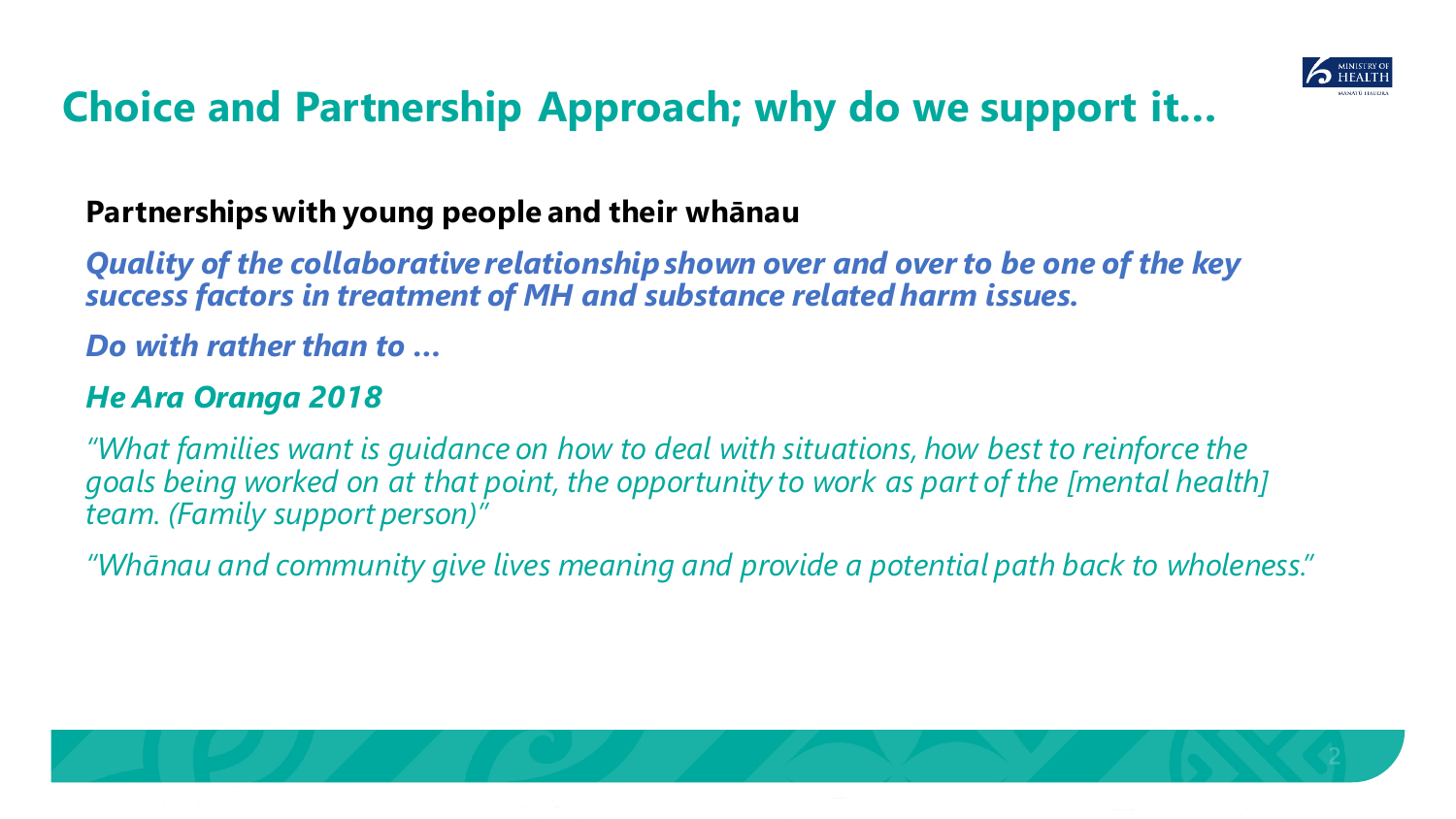

## **CAPA; multi national / pan cultural**

- CAPA now a feature across many countries
- First International CAPA conference was held in Nova Scotia, Canada in May this year!
- Review of Kaupapa Māori and Pacific CAPA resources currently underway in partnership with Te Whare Marie and Health Pasifika/Porirua ICAMHS

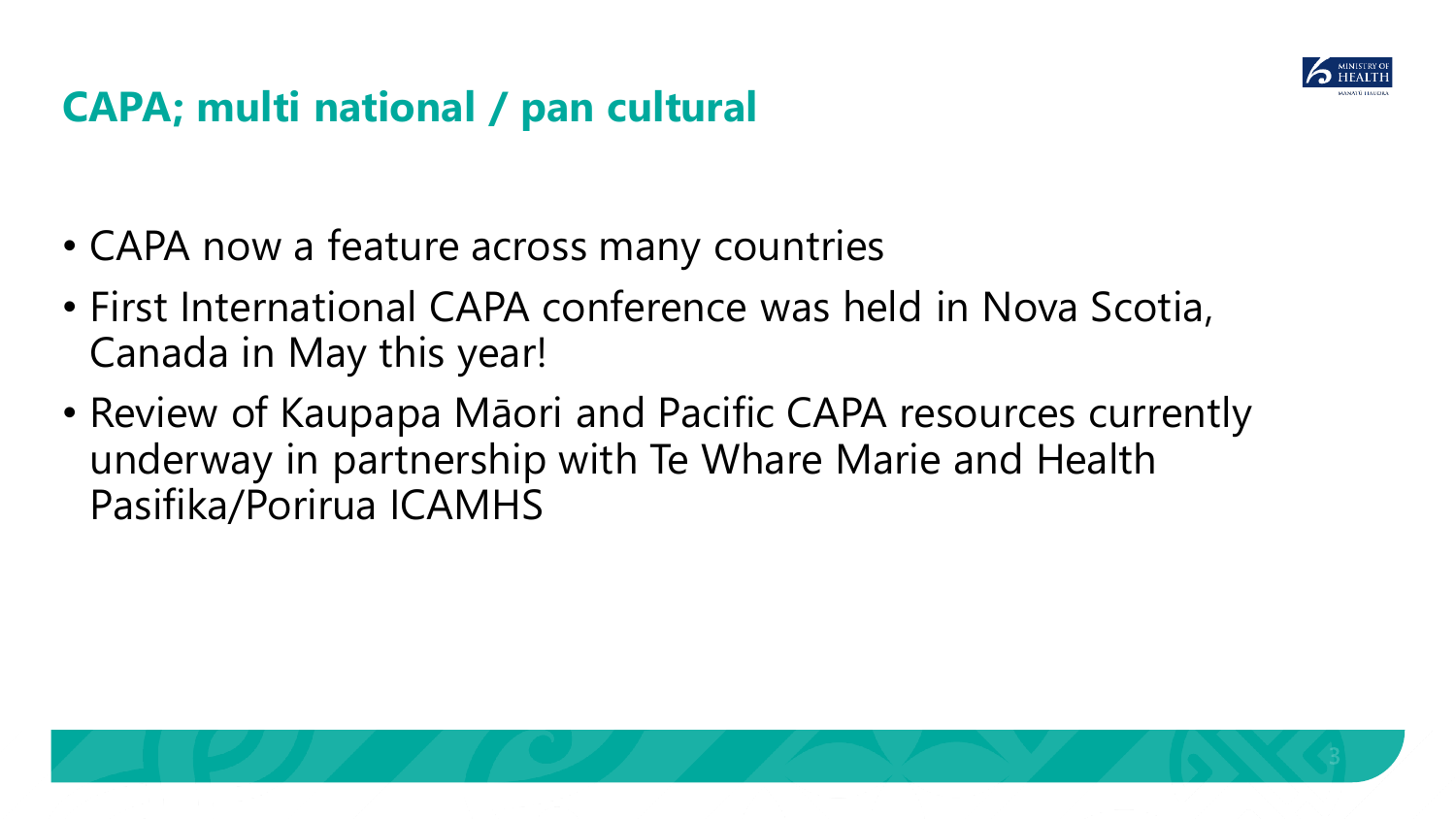

# **Critical thinking /organised focus on what we do, with what we've got is crucial in ICAMHS.**

# **(no kidding)**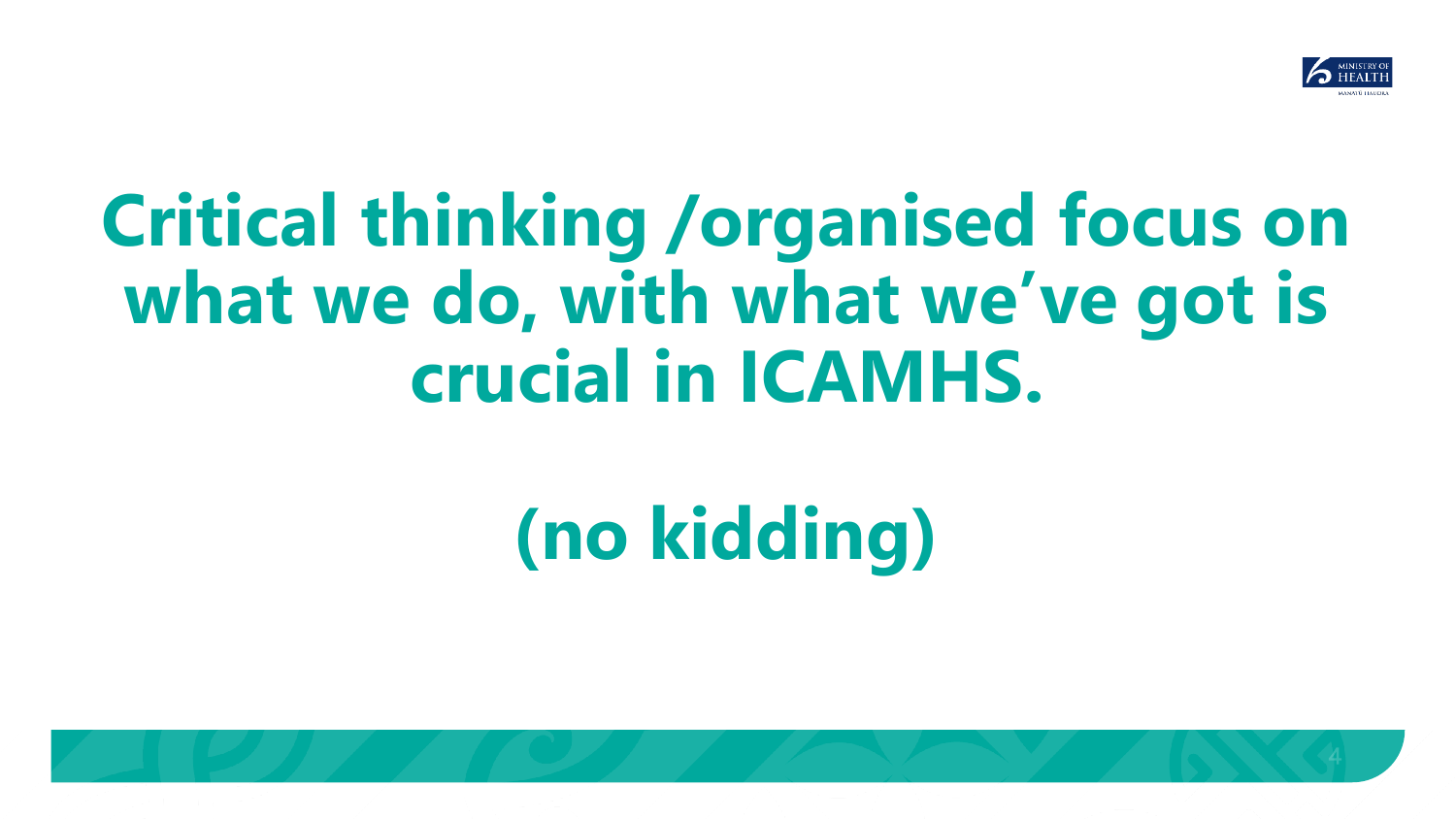

## **Access to ICAMHS over 10 years ( + 35% )**



### Figure 1: Children and adolescents accessing specialist mental health and addiction services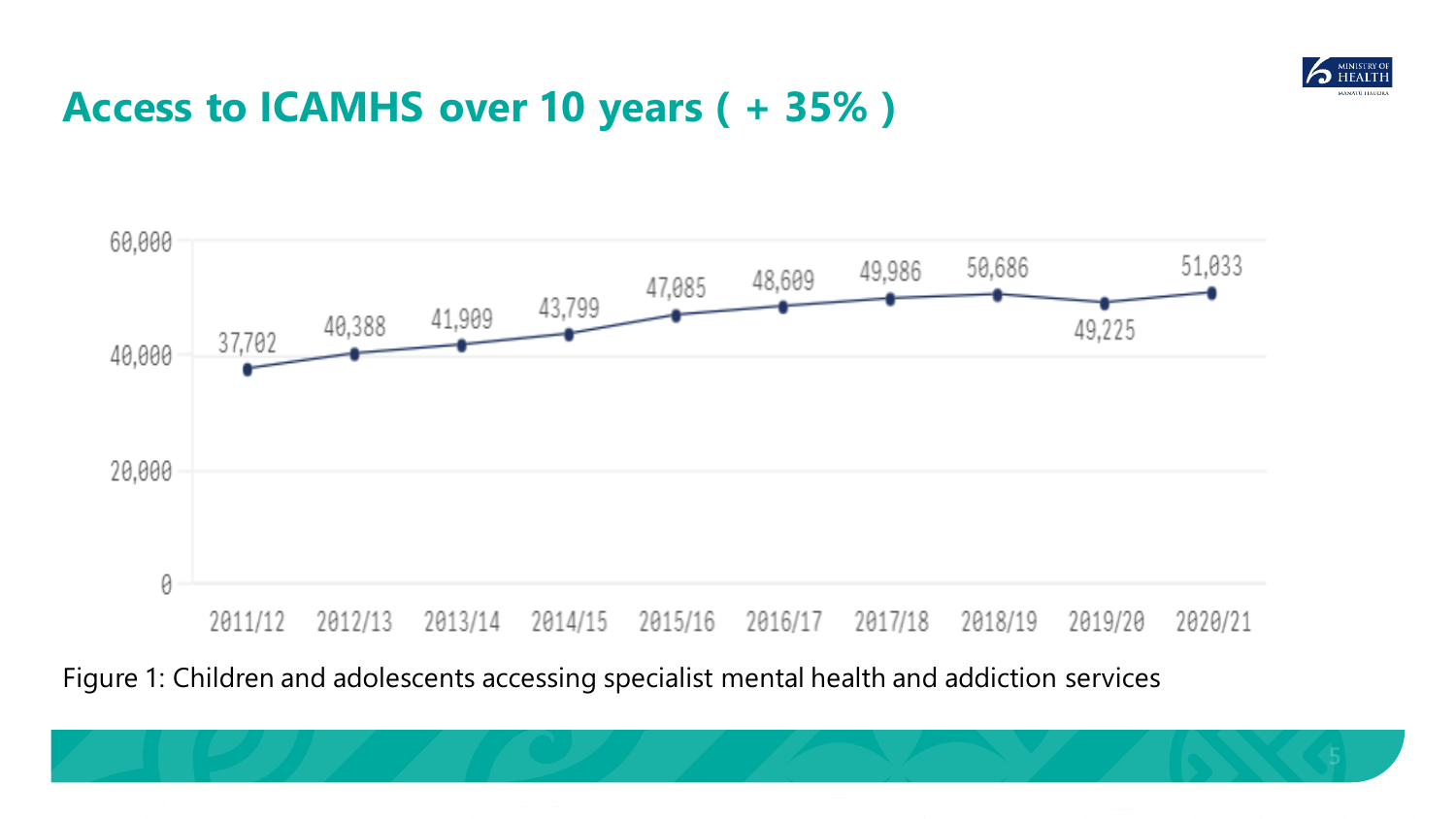

### **MH Crisis Emergency Department admissions over 10 years**

# clients seen



### Figure 2: Children and adolescents seen for a mental health crisis in emergency departments

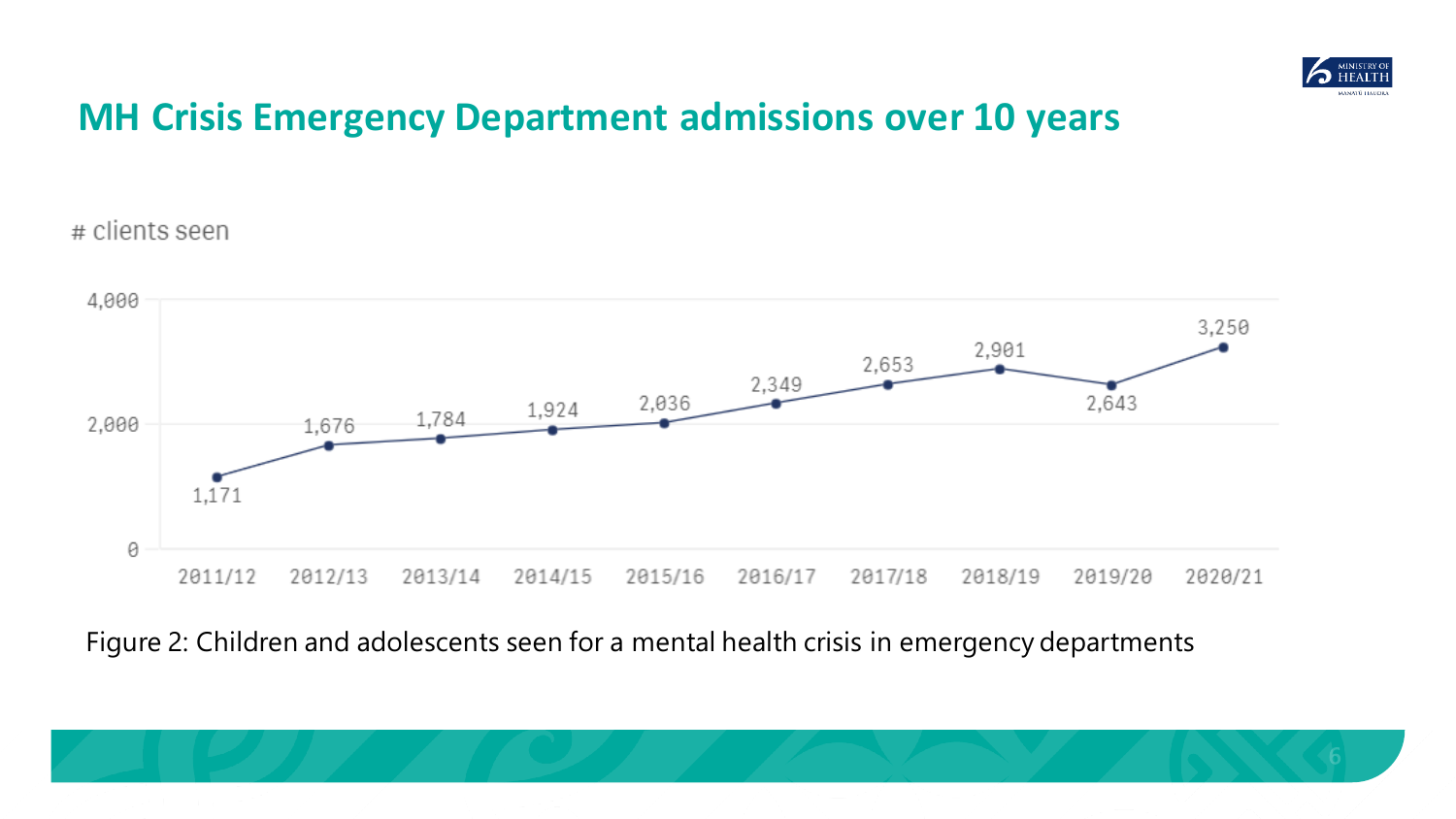

**Something doesn't add up…** 

*=*

# *+35% access in10 years +25% funding in10 years(NZ Inflation rate =15.19%)*

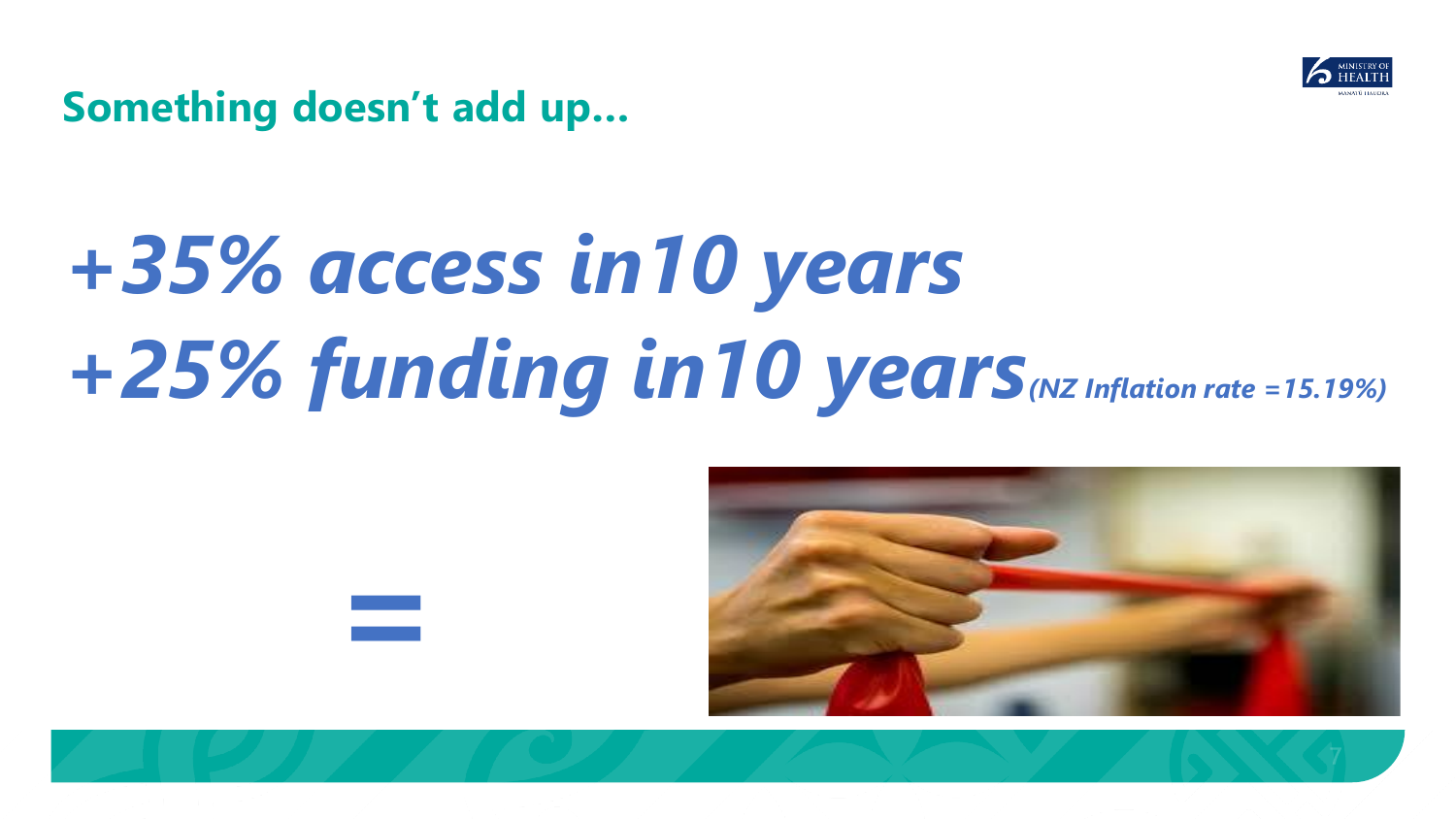

## **Credibility**

Over the past ten years many ICAMHS have instituted service improvement initiatives centred around the Choice and Partnership Approach (CAPA). CAPA is a continuous improvement model that looks at the flow of people into and out of services, makes sure processes are efficient, and ensures treatment is matched to the family's goals. CAPA which provides a framework to manage access and wait-times.

# **+** *MHAKPI*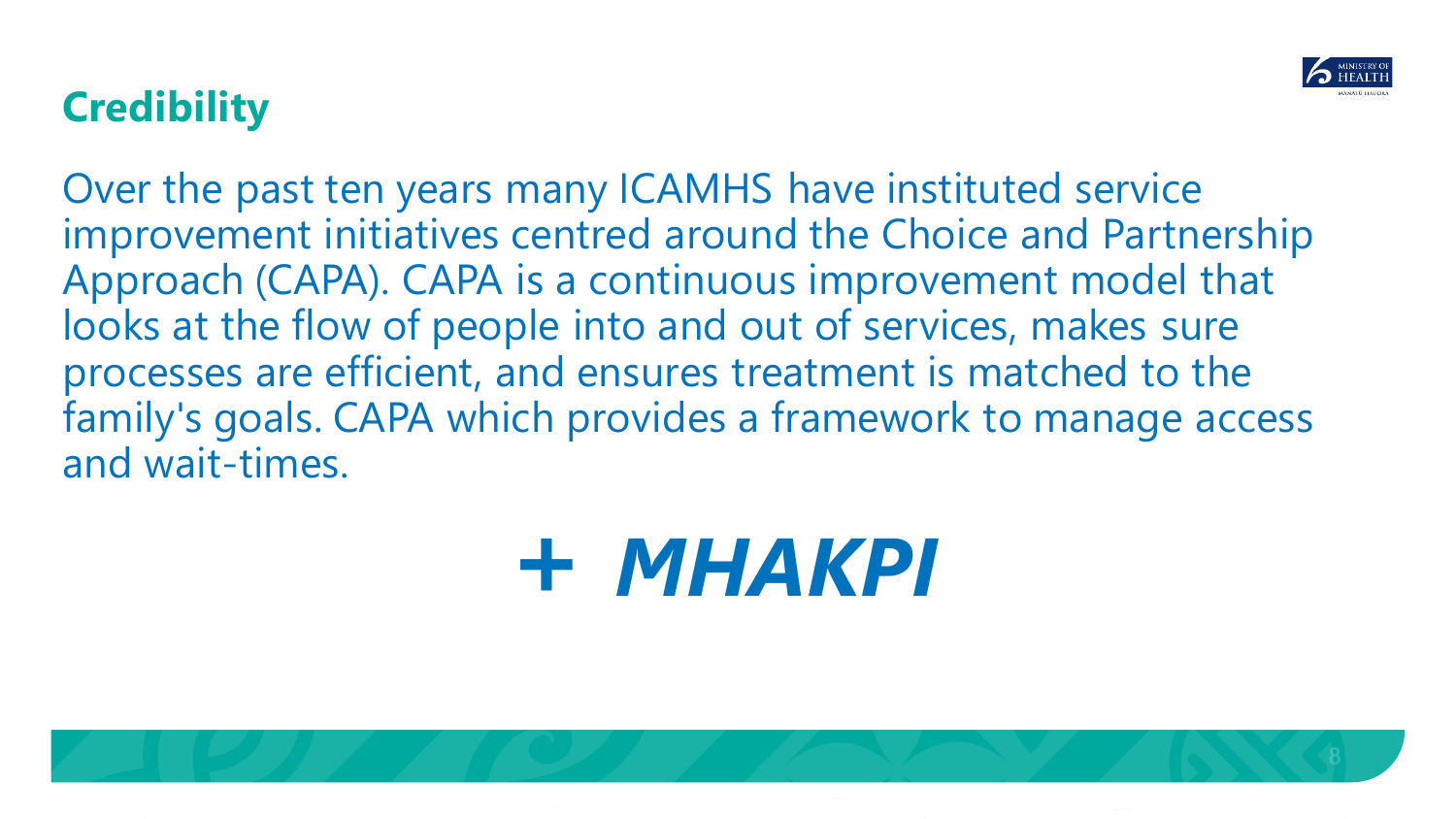### **National quarterly dashboard**



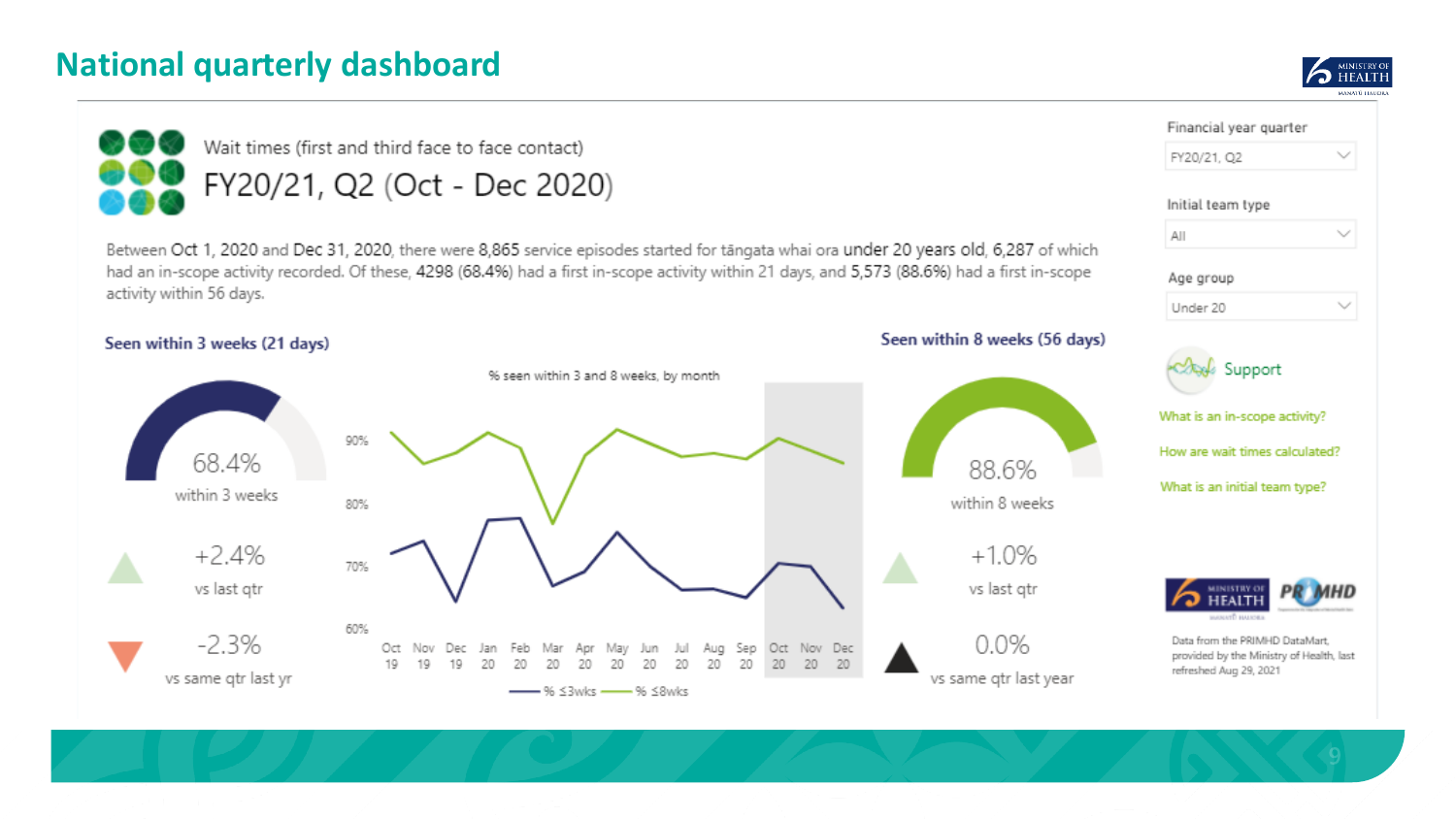### Wait to first in scope activity



Wait times to first in-scope activity

Hover mouse over bar for details

Wait time to 1st in-scope activity . 0 days . 1 - 21 days . 22 - 56 days . 57+ days

50%



100%

100%

100%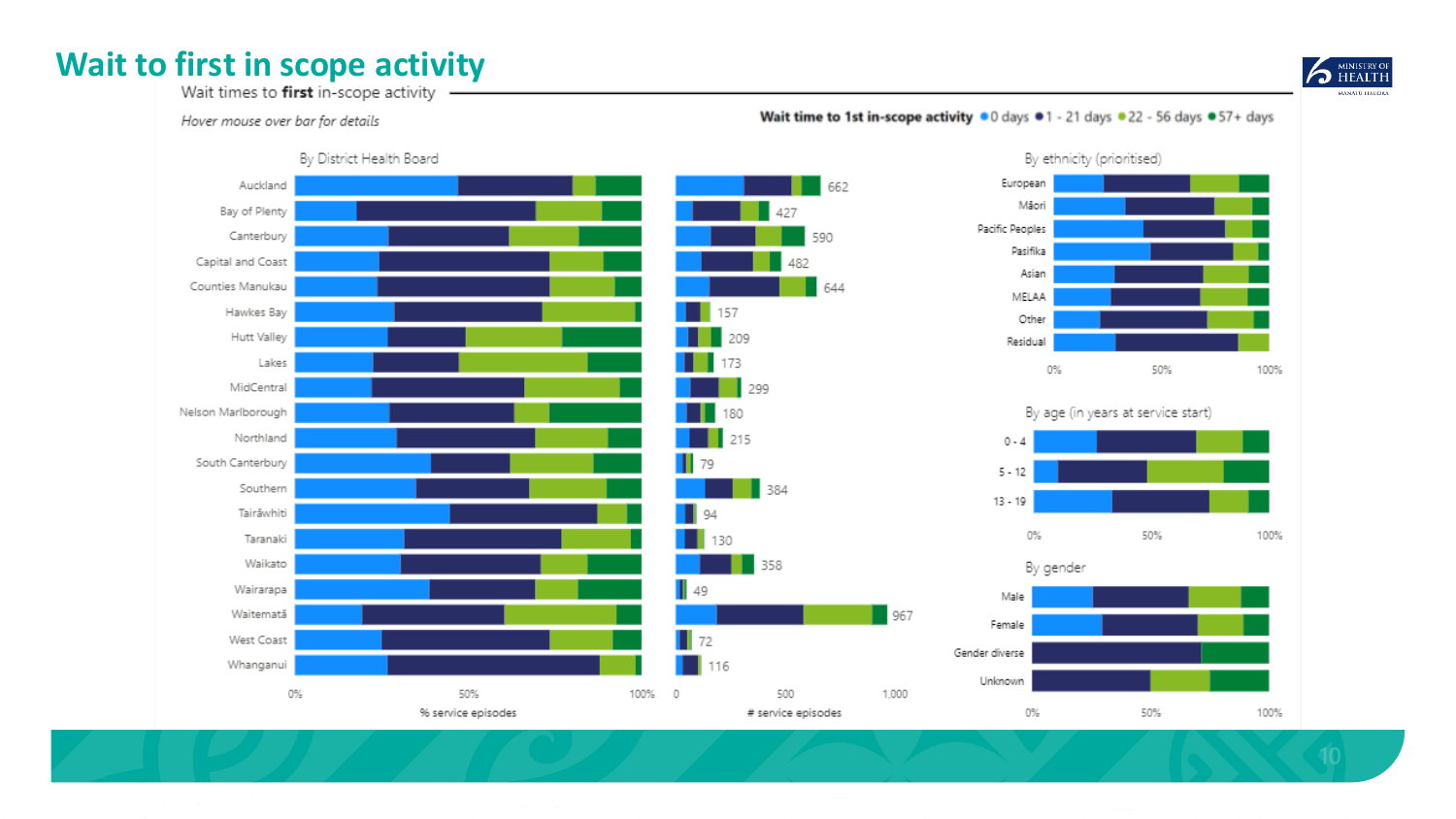### Wait to third in scope activity



Wait times to third in-scope activity (for all service episodes that had a 1st in-scope activity)

Hover mouse over bar for details Wait time to 3rd in-scope activity .0 days .1 - 21 days .22 - 56 days .57+ days .0 Open, no in-scope activity . Closed, no in-scope activity

967





#### By age (in years at service start)



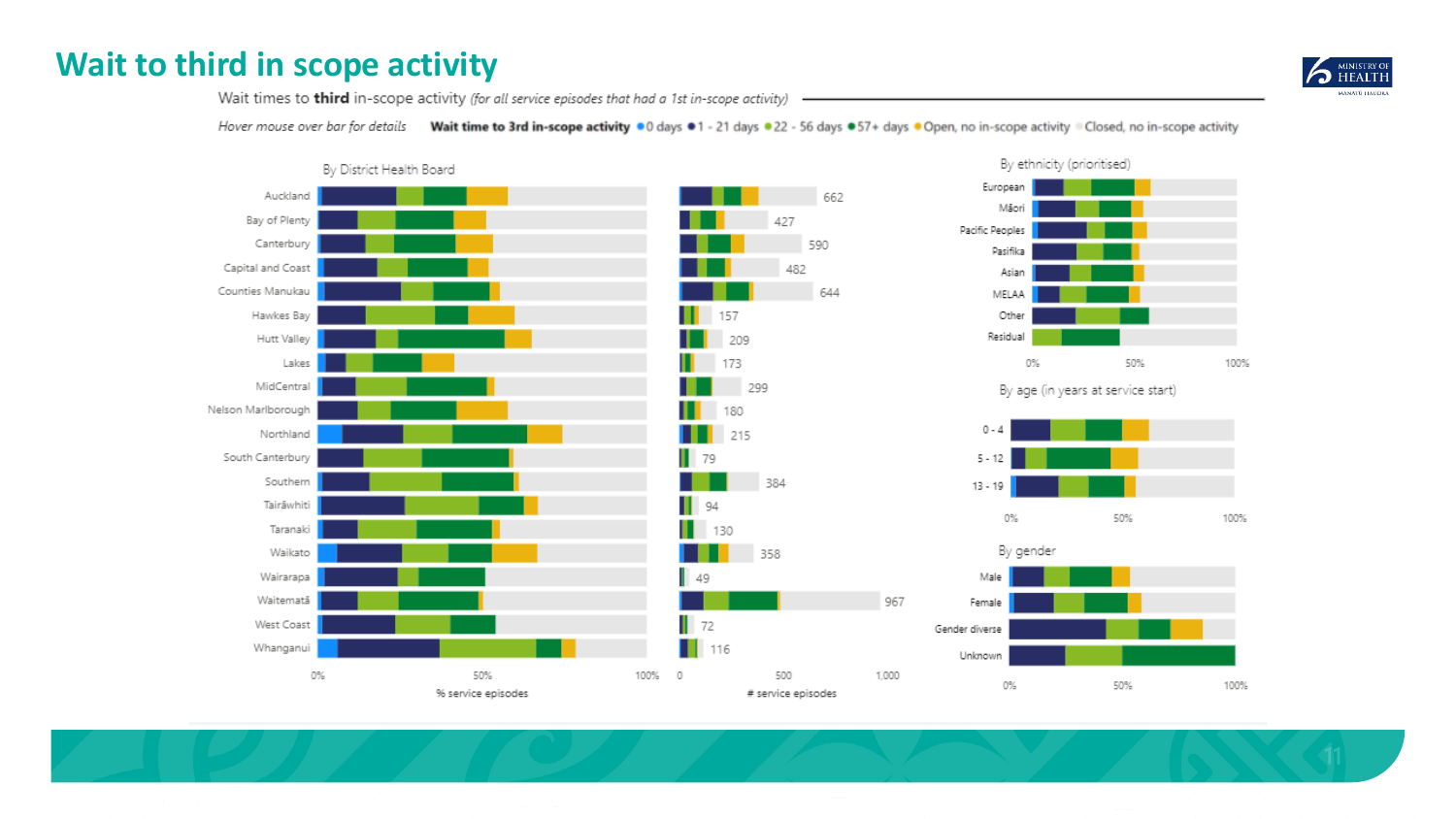



 $12$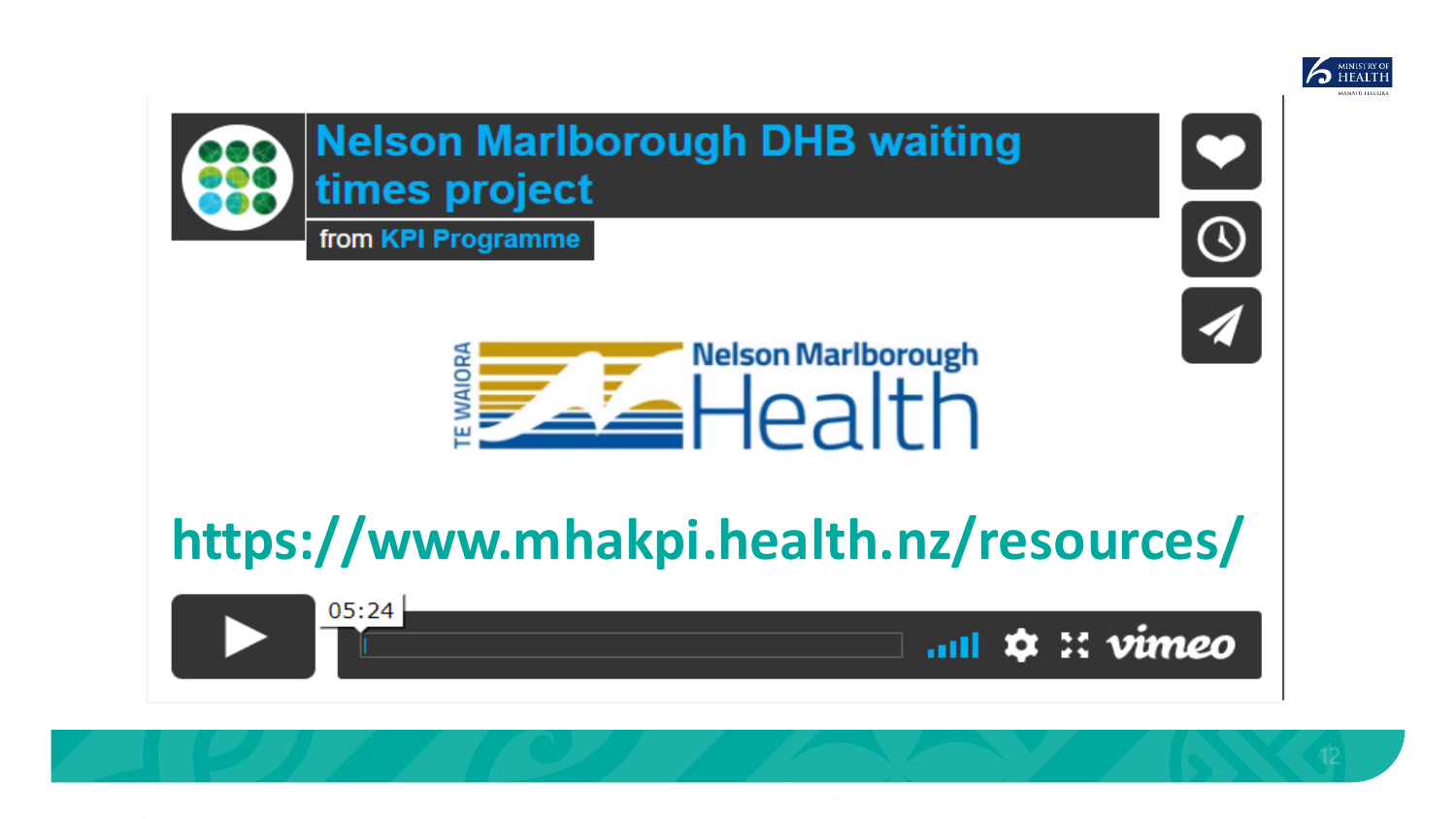

## **Update on our work programme**

- *He Ara Oranga* and the transformation called for in the Government's response forms the basis of our work programme.
- The work programme spans a number of areas and significant progress has been made:
	- significant strategy and policy programmes (incl. the development of a long-term pathway for transformation **(Kia Manawanui Aotearoa: Long-term pathway to mental wellbeing)** and work to repeal and replace the Mental Health Act
	- a substantial and growing investment programme (incl. Budget 2019 investment of ~\$1.1 billion in Vote Health for mental health and addiction services and facilities)
	- ongoing engagement with the sector to support continuous delivery and improvement of mental health and addiction services and initiatives (incl. the development of a **Mental Health and Addiction System and Service Framework**).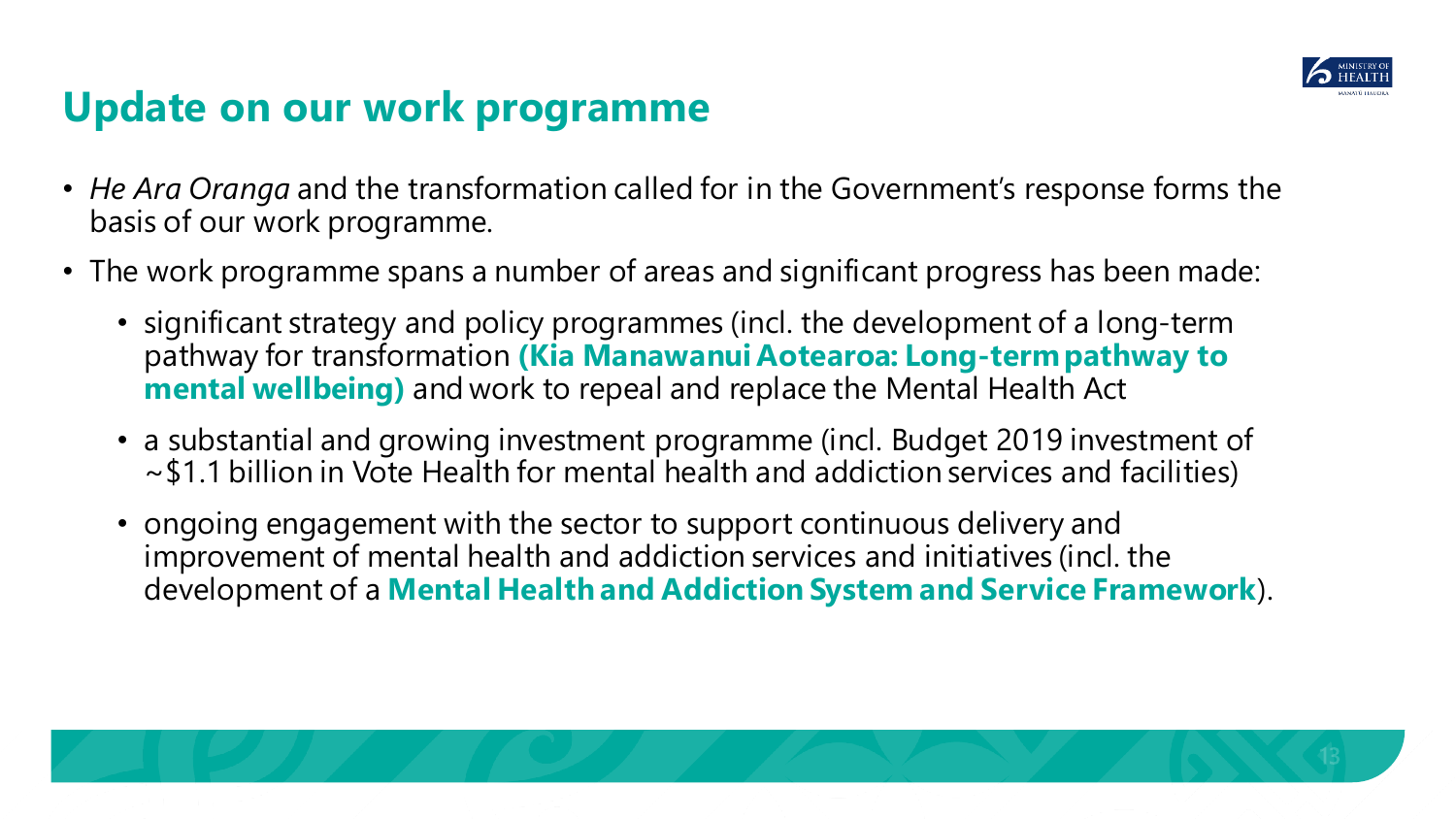## **Kia Manawanui Aotearoa: Long-term pathway to mental wellbeing**



- The pathway builds on *Kia Kaha* and outlines the strategic direction and system-level actions needed to achieve the transformation of New Zealand's approach to mental wellbeing called for in *He Ara Oranga*.
- It includes national-level all of government actions over the short, medium and long-term.
- Significant sector engagement earlier this year on the development of the long-term pathway, as part of our ongoing conversations about transforming New Zealand's approach to mental health and addiction.
- Launching today!

https://www.health.govt.nz/our-work/mental-health-and-addiction

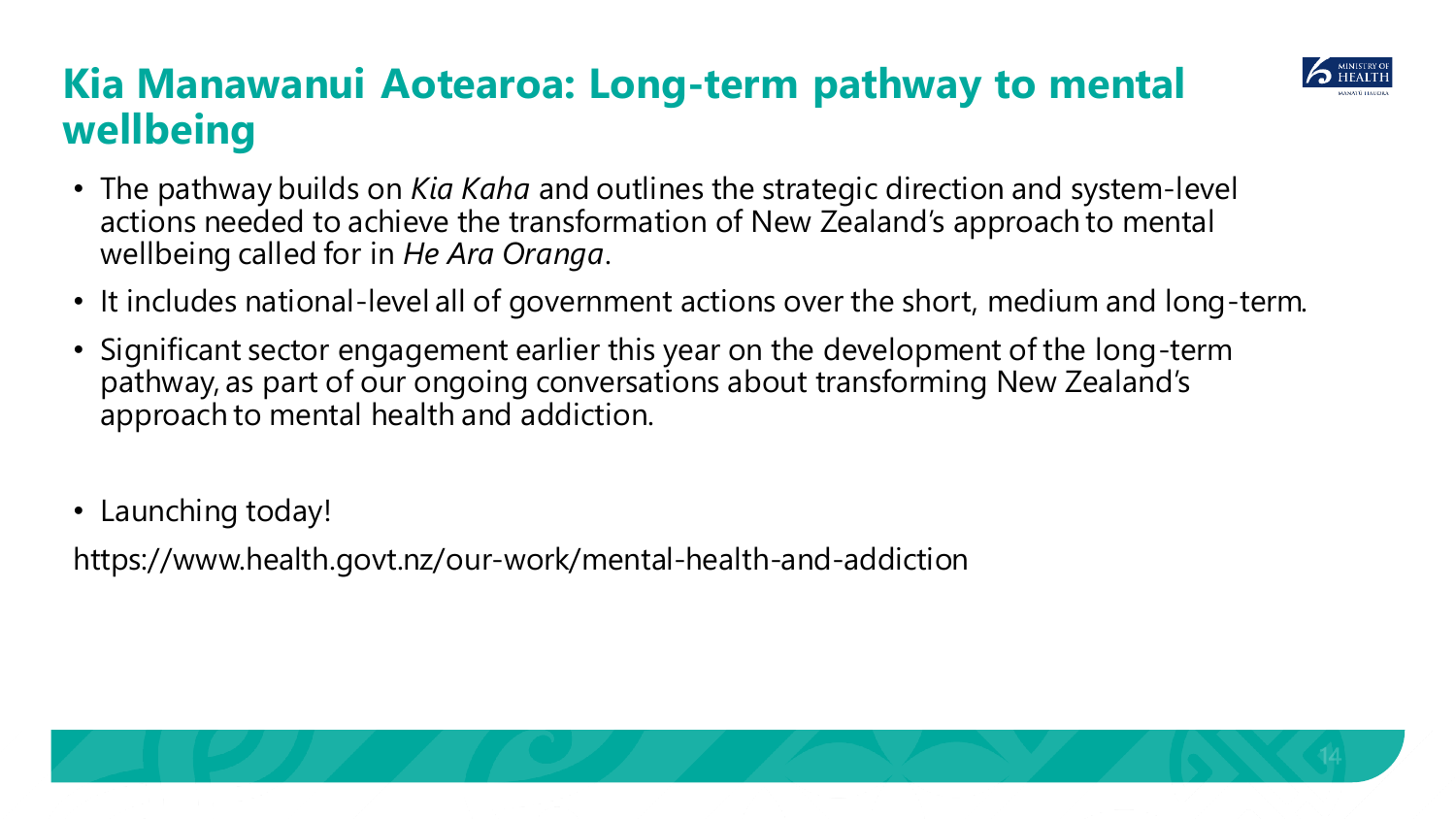

## **SYSTEM AND SERVICES FRAMEWORK**

Will identify the core components of a contemporary Mental Health & Substance Related Harm system in Aotearoa New Zealand and set the expectations for what is planned, commissioned, delivered and monitored locally, regionally and nationally.

The scope of the Framework will encompass primary, community, and specialist Mental Health & Substance Related Harm services

The Framework will be developed alongside the MH & SRH component of the NZ Health Plan being developed by the Transitions/Implementation Unit, with shared governance over both pieces of work.

Timeline:

- Online targeted engagement to inform the S&S F is planned for October 2021
- Wider consultation will take place during late 2021 or early 2022.

An opportunity to refocus on more whanau inclusive approaches